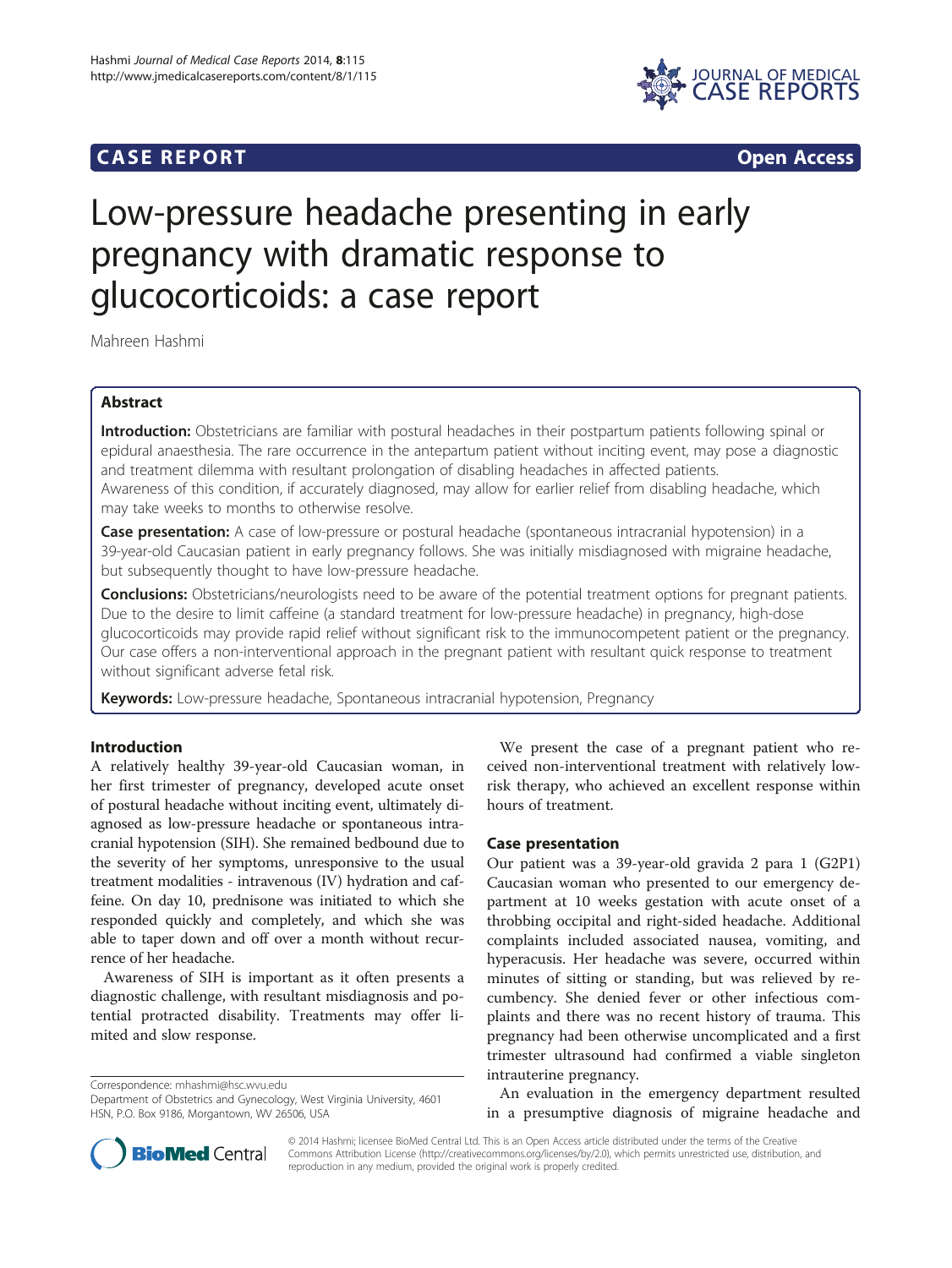she was treated with intravenous hydration and narcotics after which she was discharged home.

She returned the following day with a recurrence of her symptoms and was again treated with IV fluids and antiemetics. The results of a computed tomography (CT) scan of her head were negative. A neurology consultation was obtained and a diagnosis of SIH or low-pressure headache made on the basis that headache worsened within fifteen minutes of sitting or standing and was relieved with recumbency, with associated nausea, vomiting and hyperacusis [1].

A magnetic resonance imaging (MRI) scan was deferred due to concerns of gadolinium use in pregnancy. Complete bed rest with IV hydration and caffeine were prescribed by the neurologist for SIH. After 10 days of continuous therapy, our patient had not improved and remained unable to sit or stand without recurrence of her headache within minutes. Nausea and vomiting would ensue if she remained upright.

Prednisone was initiated at 80mg daily (for a 55kg patient) and within four hours our patient was able to sit upright without symptoms. The steroid was tapered down and discontinued over the next four weeks and our patient remained symptom-free subsequently.

#### **Discussion**

Spontaneous intracranial hypotension is a rare condition with a prevalence of 1:50,000 persons with a female-to-male ratio of 3:1 [2]. Previous case reports in pregnancy have reported onset and recurrences noted in the first and early second trimesters [3,4].

The predominant symptoms are severe postural headache, nausea and vomiting. Other symptoms may include neck pain and stiffness, diplopia, vertigo, tinnitus, impaired hearing, convulsions, and cognitive abnormalities [5].

The accepted etiology is cerebrospinal fluid (CSF) leakage related to a dural tear where the spinal roots exit the subarachnoid space, which may occur at the thoracic or cervicothoracic junction. Meningeal enhancement on brain MRI is noted in SIH, however, the use of gadoliniumbased contrast is not recommended in pregnant patients [6], though some evidence suggests this may be safe [[7](#page-2-0)]. Imaging studies may not confirm a CSF leak, therefore, radiologic confirmation of the diagnosis may be inconclusive [\[8](#page-2-0)].

Treatment modalities that have been used in an attempt to conservatively manage this condition have included: 1) bed rest with IV hydration; 2) caffeine; and 3) epidural blood patches. Caffeine appears to increase CSF production via decreasing cerebral blood flow through adenosine receptor antagonism [1], however it is desirable to limit caffeine in pregnancy [\[9](#page-2-0)]. Complications due to epidural blood patch include infection,

chemical inflammation, paraesthesias in the lower limbs, neck stiffness, and radicular pain [1].

Because of the rarity and unfamiliarity with this condition, SIH is often misdiagnosed as tension or migraine headaches, meningitis, and psychogenic disorder [\[10](#page-2-0)]. This combination of factors has led to a reported delay in diagnosis ranging from four days to 13 years with a median of five weeks and mean of 13 months [\[10](#page-2-0)].

Prior case citations of successful steroid use in pregnancy for SIH have included oral, lumbar epidural injection, and IV cosyntropin [[11](#page-2-0)-[13](#page-2-0)]. The mechanism of action of cosyntropin is unknown, but is thought to affect the flow of sodium in the choroidal membrane [[11](#page-2-0)].

Given the potential complications of diagnostic and therapeutic procedures in SIH, a short course of oral steroid may obviate the need for further testing that may negatively impact the fetus.

#### Conclusions

The diagnosis of low CSF pressure headache should be considered in patients who present with postural headache with or without associated symptoms. Previous reports indicate that it might require weeks to months for the condition to resolve [[14\]](#page-2-0). Treatment in this pregnant patient with a corticosteroid taper resulted in a rapid and effective response, with no apparent impact on the term fetus, after other conservative measures failed.

### Consent

Written informed consent was obtained from the patient for the publication of this case report. A copy of the written consent is available for review by the Editor-in-Chief of this journal.

#### **Abbreviations**

CSF: Cerebrospinal fluid; CT scan: Computed tomography scan; G2P1: Gravida 2 para 1; IV: Intravenous; MRI: Magnetic resonance imaging; SIH: Spontaneous intracranial hypotension.

#### Competing interests

The author declares that she has no competing interests.

Received: 16 July 2013 Accepted: 27 January 2014 Published: 3 April 2014

#### References

- 1. Second Headache Classification Committee of the International Headache Society (IHS): The international classification of headache disorders: 2nd edition. Cephalgia 2004, Suppl 1:9-160.
- 2. Zaatreh M: Spontaneous intracranial hypotension discussion. South Med J 2002, 95:1342–1346.
- McGrath E, Monaghan T, Alexander M, Hennessy M: Recurrent spontaneous intracranial hypotension in early pregnancy. BMJ Case Reports 2010, doi:10.1136/bcr.05.2010.3040.
- 4. Asakura H, Hayashi Z, Seto M, Araki T: Spontaneous intracranial hypotension during pregnancy. Obstet Gynecol 2001, 97:804–805.
- 5. Gordon N: Spontaneous intracranial hypotension. Dev Med Child Neurol 2009, 51:932–935.
- 6. Hubbard AM, Simon EM: Fetal imaging. Magn Reson Imaging Clin N Am 2002, 10:389–408.